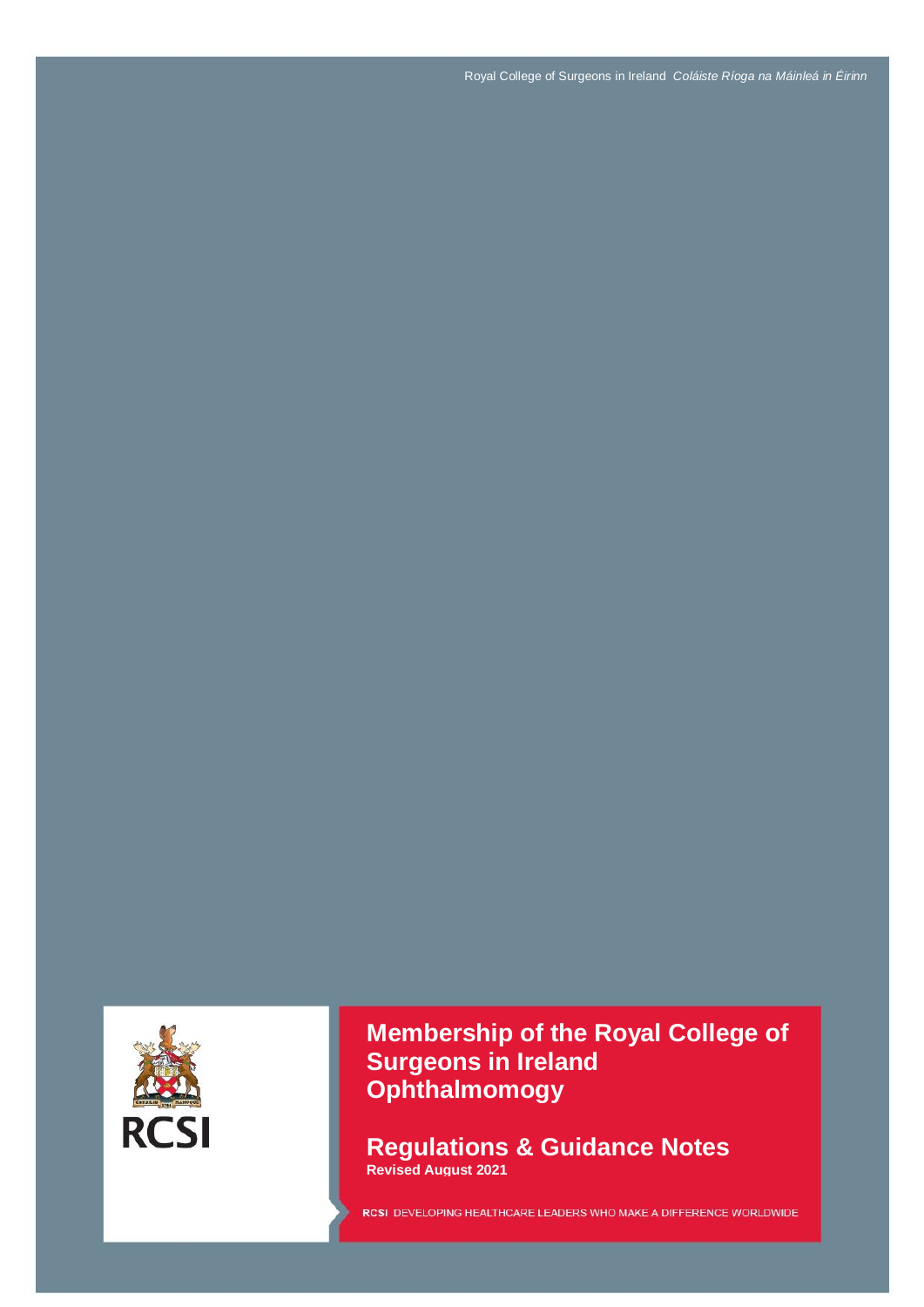

## **Introduction**

The MRCSI (Ophth) is an internationally recognised examination that assesses competence in clinical ophthalmology and the relevant basic sciences. It focusses on the assessment of the key components of clinical competence: knowledge, clinical skills, communication, clinical reasoning ability and professionalism. Candidates are required to demonstrate competence in all of these areas to achieve success in the examinations.

The MRCSI (Ophth) examination is exclusive to trainees in the Basic Specialist Training (BST) programme in ophthalmic surgery and the Basic Medical Training (BMT) programme in medical ophthalmology in Ireland.

The standard of the MRCSI examination is commensurate with the degree of competence in clinical ophthalmology and relevant basic sciences required to perform the duties of a junior registrar or first year trainee in Higher Specialist/Medical Training (HST/HMT). Therefore, to pass this examination, candidates will need to demonstrate a breadth of knowledge and clinical skill that enables them to work with a degree of clinical independence in all areas of ophthalmology but under the supervision of a senior clinician/consultant ophthalmologist.

Performance in the MRCSI (Ophth) examination forms an important part of the scorecard (approximately 15% of the total) for trainees in the BST/BMT programme in Ireland aiming to enter HST/HMT. The examination is mandatory for trainees on the National Training Programme in Ireland.

## **The examination**

The examination is in three parts:

- **1. MRCSI (Ophth) Clinical Optics and Refraction**
- **2. MRCSI (Ophth) Written Examination**
- **3. MRCSI (Ophth) Clinical Examination**

## **Eligibility to take the examinations**

- Candidates must be on the BST or BMT training programme in Ireland.
- Candidates must have completed 18 months of ophthalmology training in order to become eligible to take the MRCSI (Ophth) Clinical Optics and Refraction examination.
- In order to progress to the MRCSI (Ophth) Written Examination, candidates must have passed the FRCOphth Part 1 Examination.
- Candidates must have completed 2 years of ophthalmology training in order to become eligible to take the MRCSI (Ophth) Written Examination.
- Success in the MRCSI (Ophth) Written Examination is required to progress to the MRCSI (Ophth) Clinical Examination.

## **No other examinations will be accepted for progression to the MRCSI (Ophth) Written and Clinical Examinations.**

**The FRCOphth Refraction Certificate will be accepted in place of the MRCSI (Ophth) Clinical Optics and Refraction Examination for the award of MRCSI (Ophth). No other examinations will count towards the award of MRCSI (Ophth).**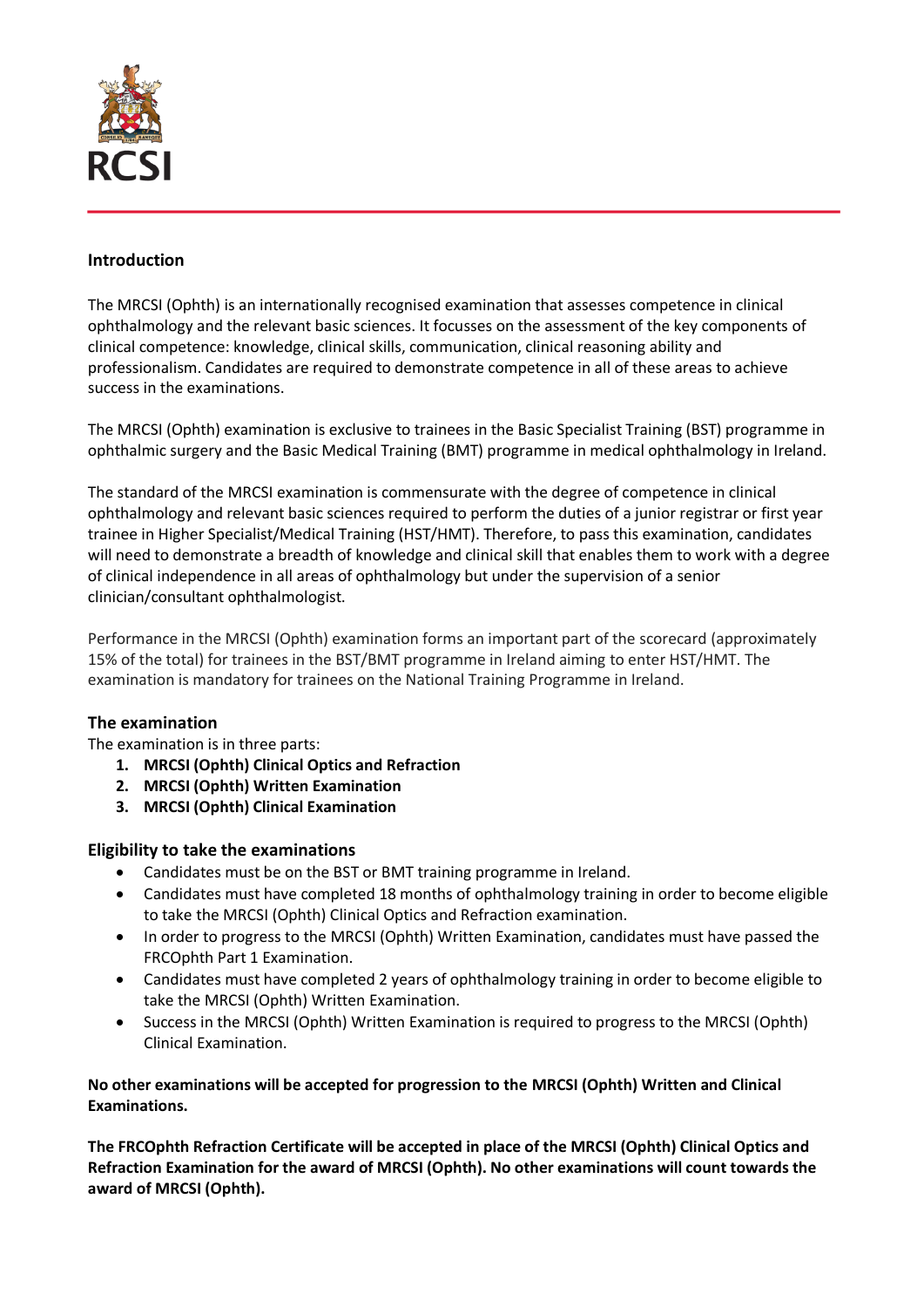

**Candidates who are qualified optometrists who can demonstrate that they have been registered with the General Optical Council in the United Kingdom or CORU in Ireland within 5 years of sitting the MRCSI (Ophth) Clinical Optics and Refraction examination are exempt from sitting this component of the examination.** 

## **Examination calendar**

**MRCSI (Ophth) Clinical Optics and Refraction Examination** – this is held in April each year. A supplementary (repeat) examination will be held in June each year for candidates who were unsuccessful in their April attempt.

**MRCSI (Ophth) written Examination** – this is held in October each year. A supplementary examination will be held in January each year for candidates who were unsuccessful in their October attempt.

**MRCSI (Ophth) Clinical Examination** – this is held in February each year. A supplemental examination will be held in March each year for candidates who were unsuccessful in their February attempt.

All examinations are held in Dublin.

**It is recommended that trainees aim to complete the FRCOphth Part 1 in the first 18 months of BST/BMT or earlier, the MRCSI (Ophth) Clinical Optics and Refraction Examination between months 18 and 24, and the MRCSI (Ophth) Written and Clinical Examinations in year 3 of basic training.** 

## **Limit on attempts**

Each part of the MRCSI (Ophth) may be attempted a maximum of 4 times. The MRCSI (Ophth) Clinical Examination must be passed within 2 years of success in the MRCSI (Ophth) Written Examination.

# **MRCSI (Ophth) Clinical Optics and Refraction Examination content and format**

This component of the examination assesses competence in refraction and practical clinical optics. Extensive practice and experience in clinical refraction is required to pass this component. Candidates should also ensure they receive adequate tuition and supervision in practical refraction from a senior trainee, consultant or optometrist prior to the examination.

The refraction component of examination is strictly 30 minutes long and is supervised by two ophthalmologists. In the first 20 minutes of the examination the candidate will be asked to perform the following on a patient:

- Take a brief relevant history
- Assess visual acuity for distance and near
- Perform retinoscopy and an accurate subjective refraction and provide an appropriate spectacle prescription for distance and near
- Assess the patient's binocular cooperation and understand the practical implications of the findings

In the remaining 10 minutes of the refraction component the candidate may be asked to perform and demonstrate knowledge of any of the following (if not already assessed):

- Focimetry (manual or automated)
- Duochrome/+1 blur test/Binocular balance
- Lens neutralisation
- Maddox rod
- Near addition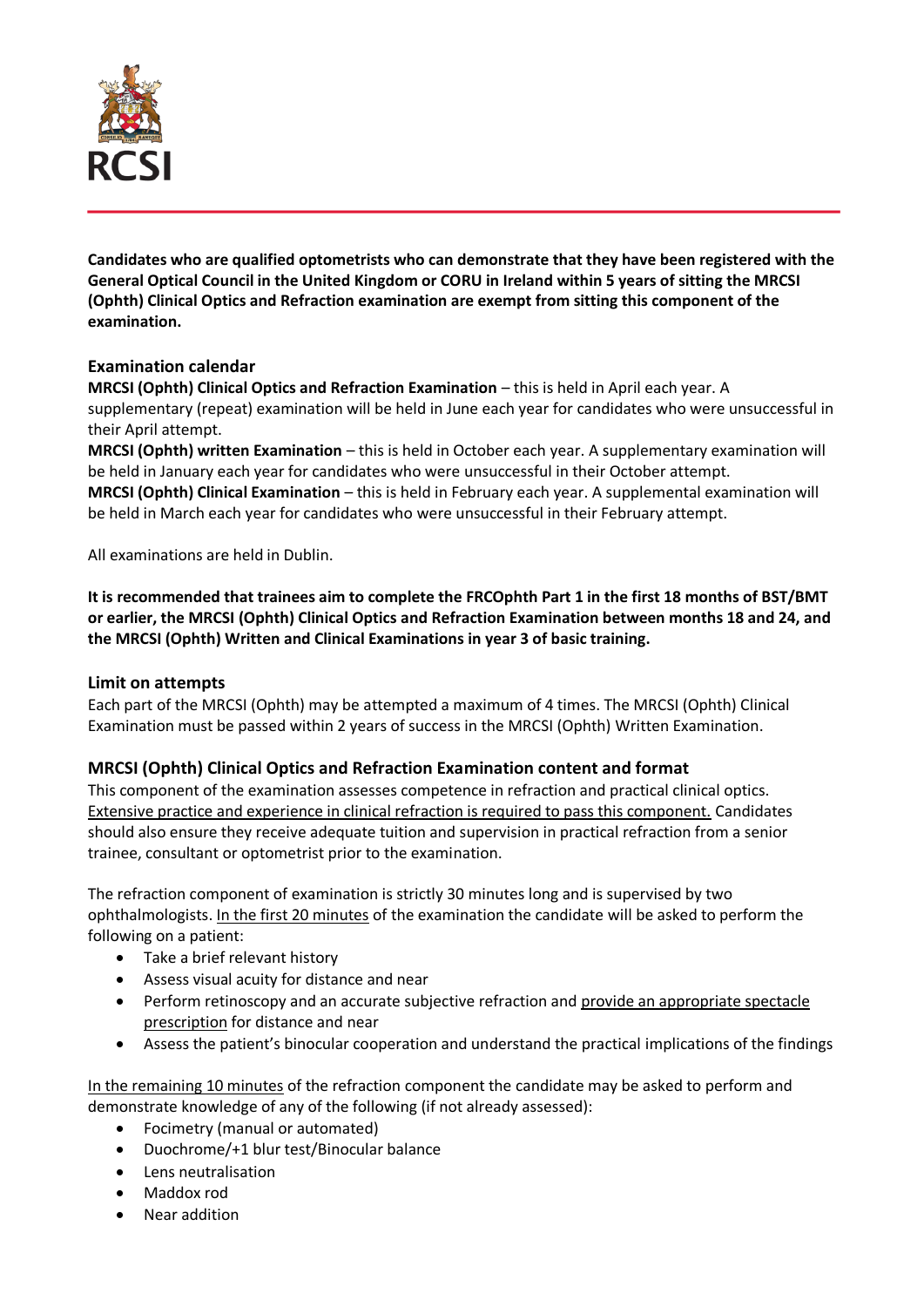

- Cycloplegic refraction
- Measurement of interpupillary distance
- Prescribing prisms
- Visual acuity testing of a child

The ability to provide an accurate spectacle prescription within the allotted time is required to pass this component. The candidate will receive a pass or a fail in the MRCSI (Ophth) Clinical Optics and Refraction Examination. The performance at the refraction exam will not contribute to the scorecard for progression to HST/HMT.

# **MRCSI (Ophth) Written Examination content and format**

This is an examination of clinical ophthalmology, clinical optics and refraction, and ophthalmic pathology. General basic science questions that have relevance to the practice of ophthalmology will also be asked. See below for a detailed examination syllabus.

The examination comprises a multiple-choice question (MCQ) paper comprising 100 single best answer questions (also known as type A). Three hours is allowed for the examination. Each question consists of an initial stem followed by 5 possible answers, identified A, B, C, D and E. Candidates should select one item they believe to be correct. Every other item in that question must be left blank. Questions may include printed photographic reproduction of clinical findings including photographs, imaging and graphical data or pathological material relating to the questions concerned. There is no negative marking. A detailed examination syllabus is provided below.

# **Standard setting**

The pass mark is determined in advance of each examination by the Examinations Committee using the Angoff method of standard setting.

# **Overall result**

Candidates will receive a pass or fail based on their performance against the pass mark determined by the standard setting examination committee. The score from the written examination will account for 25% of the total examination score that contributes to the HST scorecard. Trainees who are required to repeat the examination will have their score capped at a pass mark for supplementary or repeat attempts.

# **MRCSI (Ophth) Clinical Examination**

A pass in the MRCSI (Ophth) Written Examination is required to progress to this examination. This is an examination of clinical ophthalmology and ophthalmic pathology. General basic science questions that have relevance to the practice of ophthalmology will also be asked. A detailed examination syllabus is provided below.

- The format is that of a multi-station clinical and data OSCE examination in which the full spectrum of subspecialties of ophthalmology, including ophthalmic pathology and related basic sciences, will be examined.
- The candidate, will be asked to assess between one and 3 clinical cases or scenarios at each of the clinical stations.
- The examination will focus on the following core clinical competencies: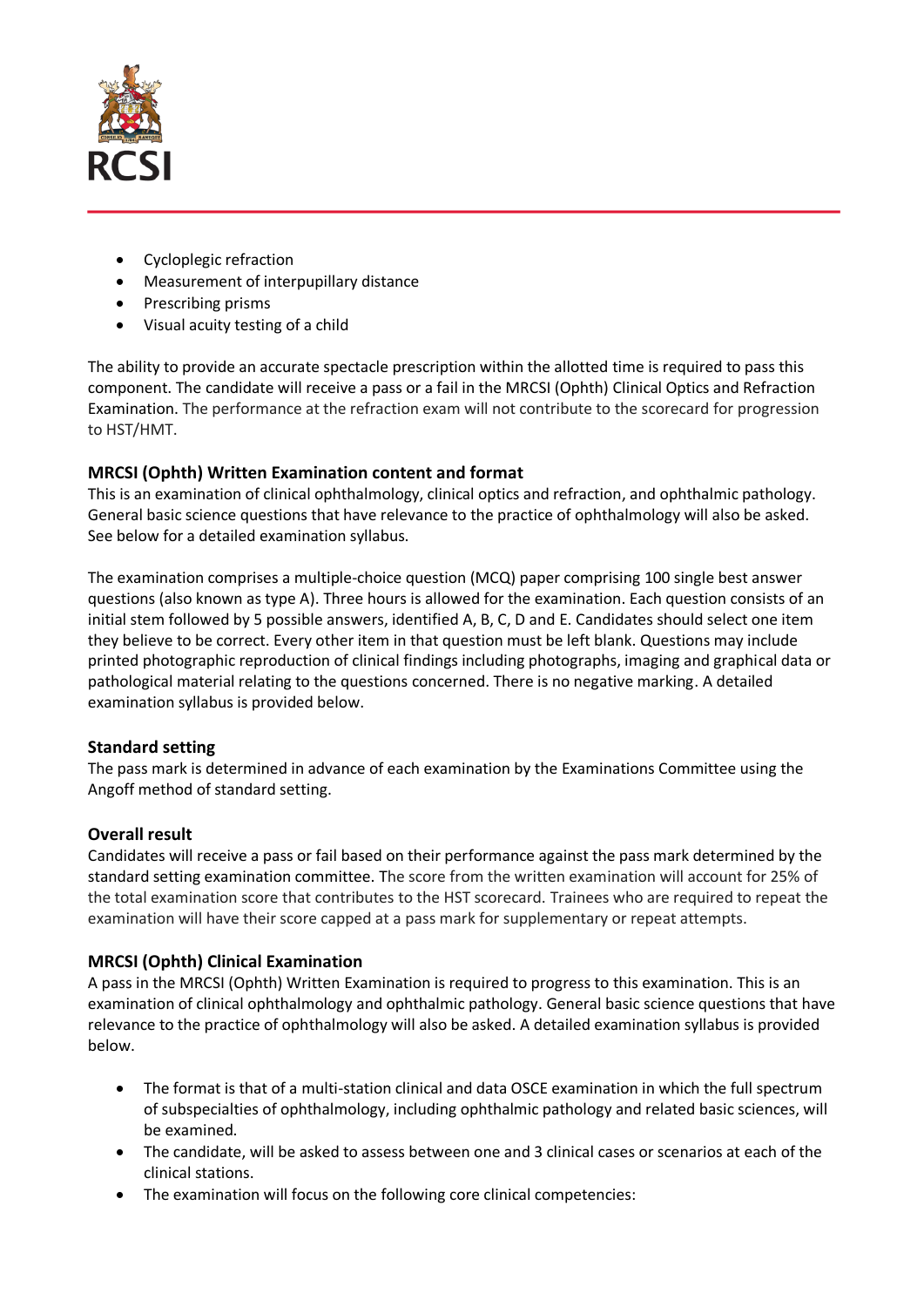

- $\triangleright$  Communication skills: this may be assessed in any of the stations, for example through history taking, obtaining consent for a proposed procedure, explaining a management plan to the patient or breaking bad news.
- $\triangleright$  Interpretation of investigations
- $\triangleright$  Knowledge of relevant evidence base medicine and audit
- $\triangleright$  Clinical examination skills: these will be examined in detail and the ability to perform a competent examination of the patient(s) is a requirement of the examination.
- $\triangleright$  Professionalism including attitude, ethics and responsibilities
- $\triangleright$  Clinical management skills and knowledge
- Clinical material including photographs of pathological preparations, microbiology or other laboratory investigations and clinical photographs and investigations will be central to some of the stations.
- All candidates will be asked similar questions in each station.
- Equal marks are awarded for each station and the cumulative score will be used to determine the overall score of the examination. Different levels of attainment will be scored appropriately from 0 - 100% and will be entered into the scorecard. A mark of 40% or less is a fail, a borderline fail is 45% and a pass is 50%.
- Candidates receiving a borderline fail in a station will be able to compensate with a higher score from another station. However, a fail mark in any station will result in an overall fail in the examination.
- The score from the clinical exam will account for 75% of the total exam score that is used in the HST scorecard.
- Trainees who are unsuccessful on their first attempt in the MRCSI (Ophth) Clinical Examination in February of year 3 of BST/BMT may sit a supplemental examination in March, prior to the selection process for the higher training schemes. Trainees who need to sit the supplemental examination will have their score capped at a pass mark.

## **Further guidance**

In the clinical examination there is a particular emphasis on communication skills, clinical examination techniques, the ability to formulate an appropriate differential diagnosis based on the clinical findings, and the ability to propose a suitable management plan based on current best practice for each case examined. Candidates are rewarded for thoroughness and efficiency in their clinical skills so these should be very well practiced under the supervision of senior trainees and consultants before the examination. All equipment that is required for the examination is provided. However, it is recommended that candidates bring their own equipment such as pin hole occluder, fixation targets, targets for confrontation field testing, pen torch, etc if they wish to avoid being unfamiliar with the equipment provided. The trial lenses and trial frames used in the refraction component are standard and should be familiar to all candidates.

During the examination, it is important that you understand what the examiner is asking you to do. Therefore, do not hesitate to ask the examiners to repeat the instructions if they are not clear.

You need to be clear and precise in your replies, making sure that the answers are given in a logical manner. If you feel that you have done badly in any of the questions, you should not dwell on this but concentrate on answering the next question well. A weaker performance on one question may be counterbalanced by a stronger performance elsewhere. Examiners are there to assess your knowledge and understanding on essential issues. The degree of difficulty of the questions will vary during the examination.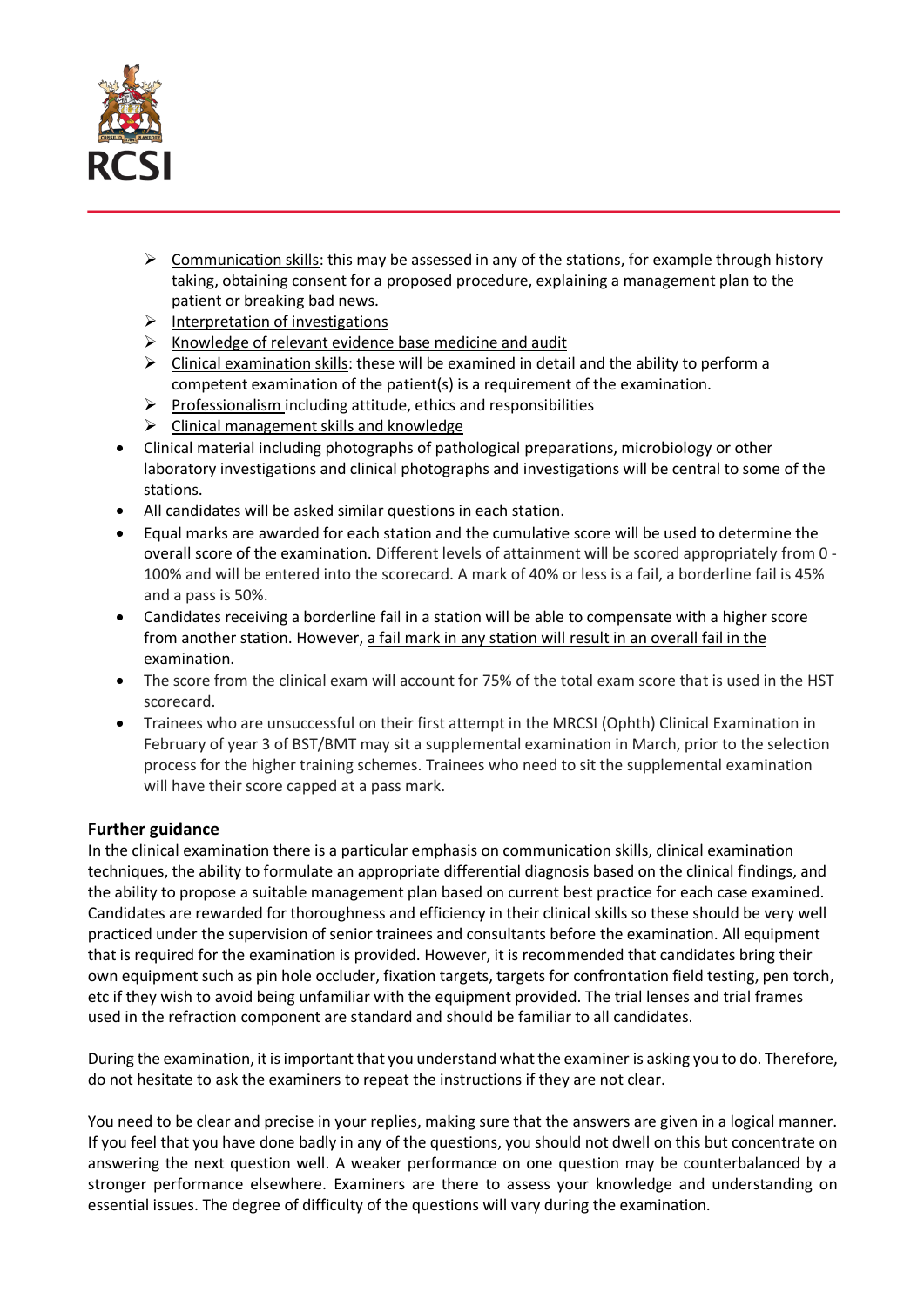

Patients will be helping us with this examination and it is vital that you are courteous and kind to them. Failure to introduce yourself and to respect the patients will be unacceptable. You must also be aware that many patients are nervous about participating in this examination and may be concerned that they may say something which will fail you. They also, therefore, are frequently anxious. They have taken time to come and help us and to help you, so please be courteous to them. Most patients ask afterwards how successful you have been and are genuinely concerned that you do well.

Good hand hygiene is vital. Aqueous gel or hand washing facilities will be available and must be used between all patients.

## **Withdrawal from the Examination**

Any candidate wishing to cancel his application either before or after the closing date will forfeit their fee in **FULL.** 

Applications for consideration or a refund on medical grounds must be accompanied by a medical certificate. Applications for consideration of a refund on compassionate grounds should be supported by the consultant or surgical tutor responsible for training. All such applications must be submitted to the examinations department/section of the appropriate College within 14 days of the commencement of the examination.

The Colleges reserve the right, regardless of eligibility to take the examination, to review applications on an individual basis in exceptional circumstances.

Candidates with special needs should advise the appropriate College at the time of application of the nature of their needs and any assistance that they require. Requests should be supported by medical evidence (an educational psychologist's report is required for requests for extra time because of dyslexia). If appropriate, details of extra time or other allowances made by other examining bodies should be given, although the Colleges are not bound to follow these

## **Results**

Results will be posted on the website, a result letter will be available to download from the candidates online profile. Candidates will receive a breakdown of their marks for all Parts of the examination.

# **Appeals Mechanism**

Candidates who wish to make an appeal about the conduct of their examination must address it to the examinations department/section of the appropriate College within 30 days of the publication of results. Appeals will be considered which allege maladministration or bias or impropriety of some kind, whether in the conduct or in the determination of the result of the examination. Appeals disputing the academic judgement of the examiners will not be allowed. Details of the appeals process and fees charged may be obtained from the Examinations' Office.

## **Improper Conduct by Examination Candidates**

In the case of improper conduct of an examination candidate as defined below, the College may impose a penalty relating to the candidate's eligibility for the relevant or future examinations. Improper conduct is defined as: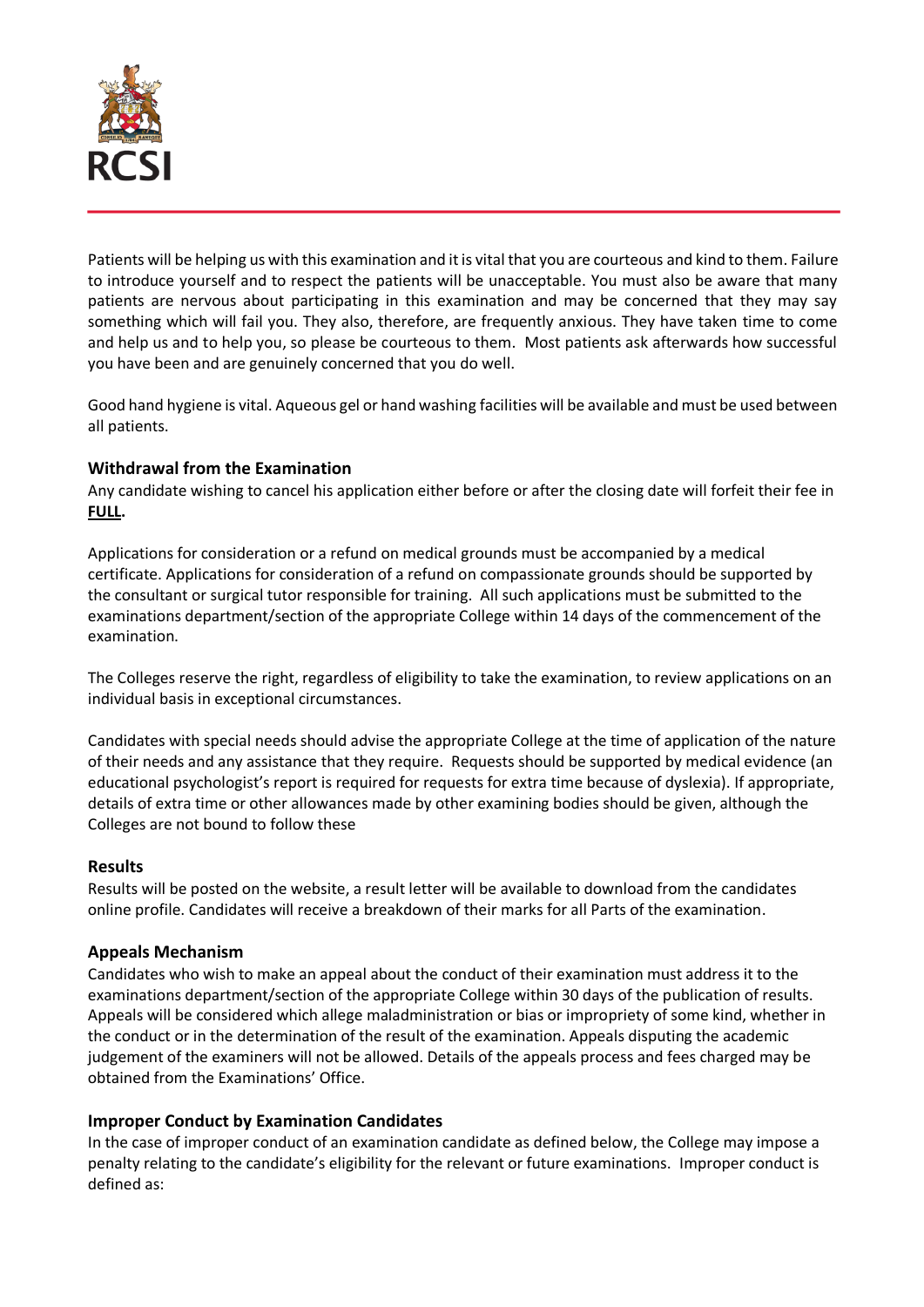

- Dishonestly obtaining or attempting to obtain entry to the examination by making false claims about eligibility for the examination or falsifying any aspects of the entry documentation.
- Obtaining or seeking to obtain unfair advantage during an examination, or inciting other candidates to do the same. Examples of unfair advantage are: having on the person any material that would give advantage in an examination once the examination has commenced (this includes electronic communication devices), communicating or attempting to communicate with another candidate once the examination has commenced, refusing to follow the instructions given by examiners or examinations staff concerning the conduct of and procedure for the examination. This list is not exhaustive.
- Removing or attempting to remove from the examination any confidential material relating to the conduct of the examination.
- Obtaining or attempting to obtain confidential information concerning the examination from an examiner or examination official.
- Passing confidential information on the content of the examination to a third party.

The list given above is not exhaustive.

The College may also on an individual basis decide that a candidate should not be allowed to proceed further with the examination or, having passed the examination, may not be admitted to Membership, according to their own statutes and regulations, in cases where serious misconduct not related to the examination is judged to make the person unfit to become a Member of the College.

# **Notification of Pregnancy and Deferral**

A deferral may be permitted to candidates supplying an appropriate medical report which satisfies the relevant College indicating that:

- the candidate has any pregnancy related problems or illness; and/or
- the candidate's confinement is due shortly before or around the date of the examination; and/or
- the candidate has sufficient discomfort for her to consider that it will have a detrimental affect on her performance.
- In such circumstances, a deferral will be permitted and no further fee will be required.

Any candidate who does not inform the College of her pregnancy and is consequently unable to sit for that examination will not normally be allowed to defer this examination without submission of another fee.

### **NOTE: These Regulations are under continual review. It is recommended that candidates review the RCSI website to ensure that they have the most up-to-date information. Any changes will be announced on the website.**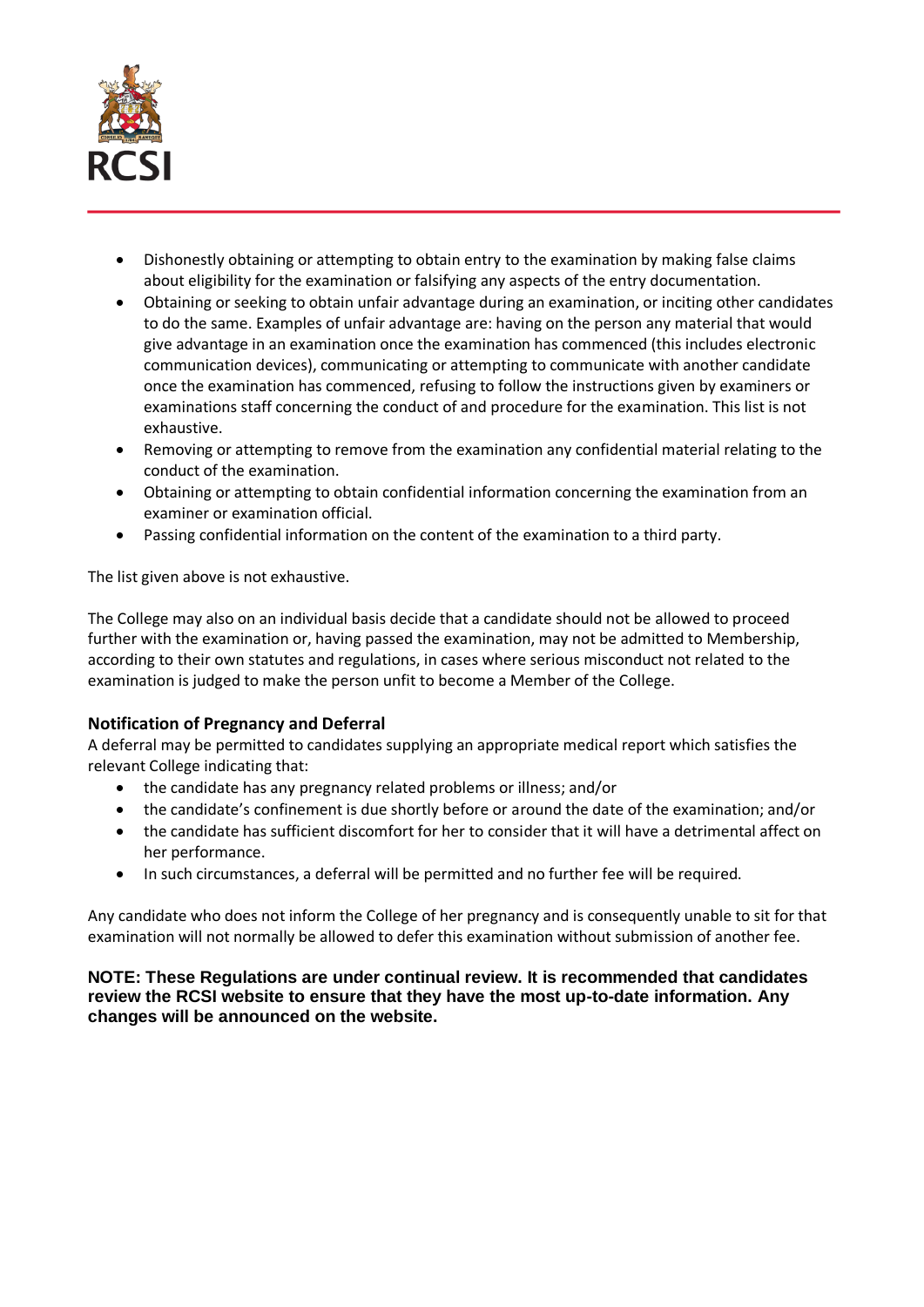

# **Syllabus**

The examination syllabus is designed to complement the curriculum of Basic Specialist Training (BST) of the Irish College of Ophthalmologists. Further details of this curriculum can be found at [http://www.eyedoctors.ie/trainees/bst.asp.](http://www.eyedoctors.ie/trainees/bst.asp) It is recommended that candidates familiarise themselves with the requirements for completion of BST as described on the ICO website.

#### **Main subjects:**

Generic competencies and professionalism Clinical history taking and examination in ophthalmology Investigations in ophthalmology Principles of ophthalmic surgery Clinical optics Clinical ophthalmology Cornea & external diseases Cataract & Refractive surgery Oculoplastics, lacrimal and orbital disease Glaucoma Medical Retinal disease Vitreoretinal surgery Uveitis Ocular oncology Neurophthalmology Paediatric Ophthalmology & Strabismus General medicine relevant to ophthalmology

Ophthalmic pathology

## **Generic competencies and professionalism**

Professional standards, ethics and good medical practice Principles of clinical governance Clinical audit and patient safety Communication skills: Breaking bad news Dealing with distressed patients and/or relatives Dealing with complaints Communicating with colleagues Visual impairment International definitions Psychological and social implications for the patient Available support resources Driving and occupational regulations related to visual impairment in Ireland/ United Kingdom Principles of evidence based medicine

Basic epidemiology and clinical research techniques

## **Clinical history taking and examination in ophthalmology**

Candidates must demonstrate competence in clinical assessment in all areas of ophthalmology and relevant medical specialties.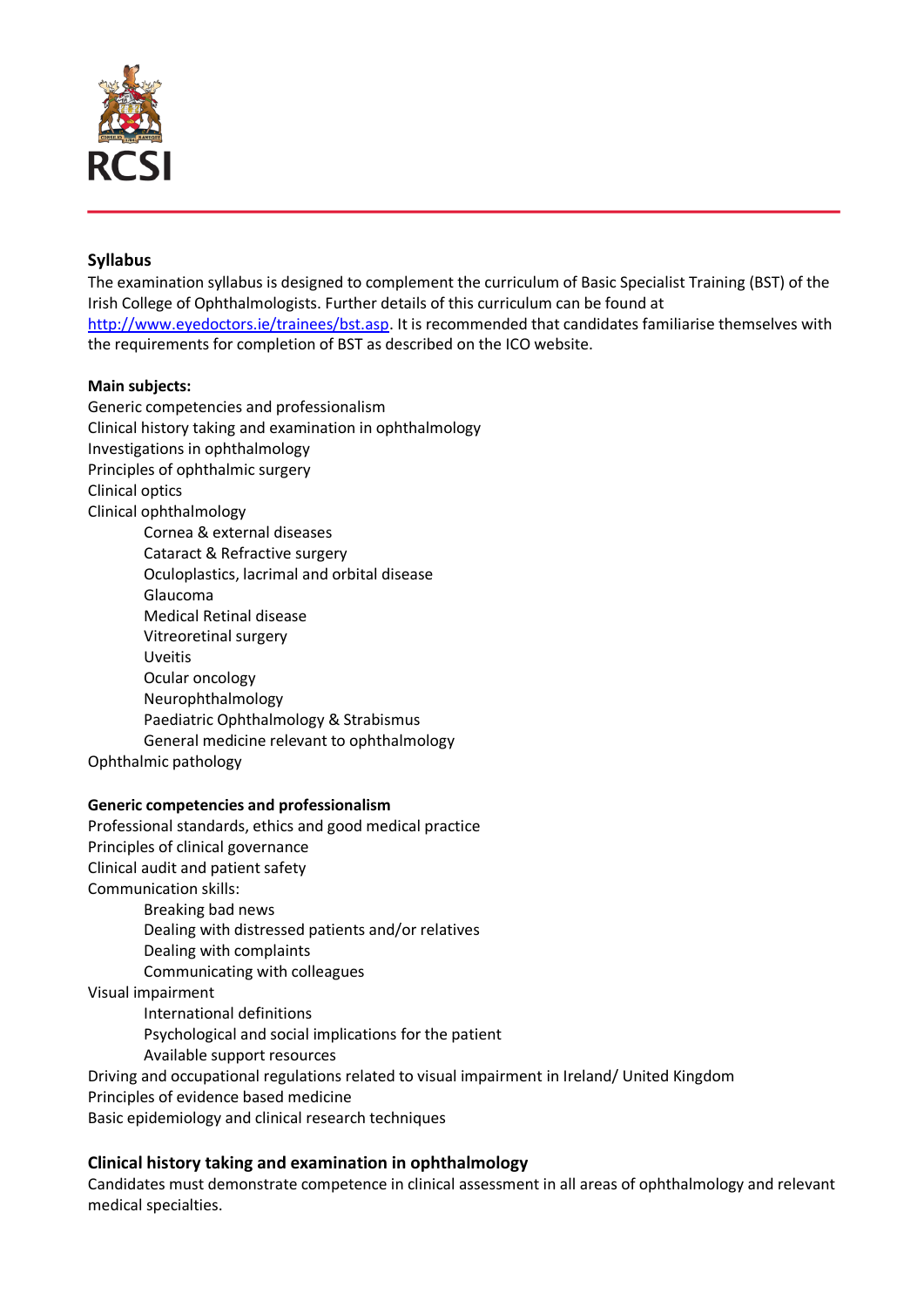

#### **Investigations in ophthalmology**

Keratometry Corneal topography Pachymetry Optical coherence tomography of anterior segment Specular microscopy Confocal microscopy Wavefront analysis Microbiological investigations Diagnostic corneal scrape Conjunctival swabs Intra-ocular samples; vitreous biopsy, anterior chamber tap Schirmer's test Retinal photography Optical coherence tomography of posterior segment Fluorescein angiography Indocyanine green angiography Scanning laser ophthalmoscopy Scanning laser polarimetry A and B scans Ultrasound biomicroscopy Doppler ultrasound Dacryocystography Plain skull and chest X ray CT thorax Orbital and neuro-CT scans Orbital and neuro-MRI scans Neuro-angiography Electroretinography Electrooculography Visually evoked potentials Humphrey and other automated perimeters Goldmann perimetry Hess charts DEXA scans Urinalysis Serum biochemistry, haematology, immunology, relevant endocrine blood tests Investigation of patients with suspected TB, syphilis and other relevant infectious diseases

## **Principles of ophthalmic surgery**

Sterilisation Surgical instrumentation Sutures and their uses Common ophthalmic surgical procedures Management of trauma to the eye and adnexae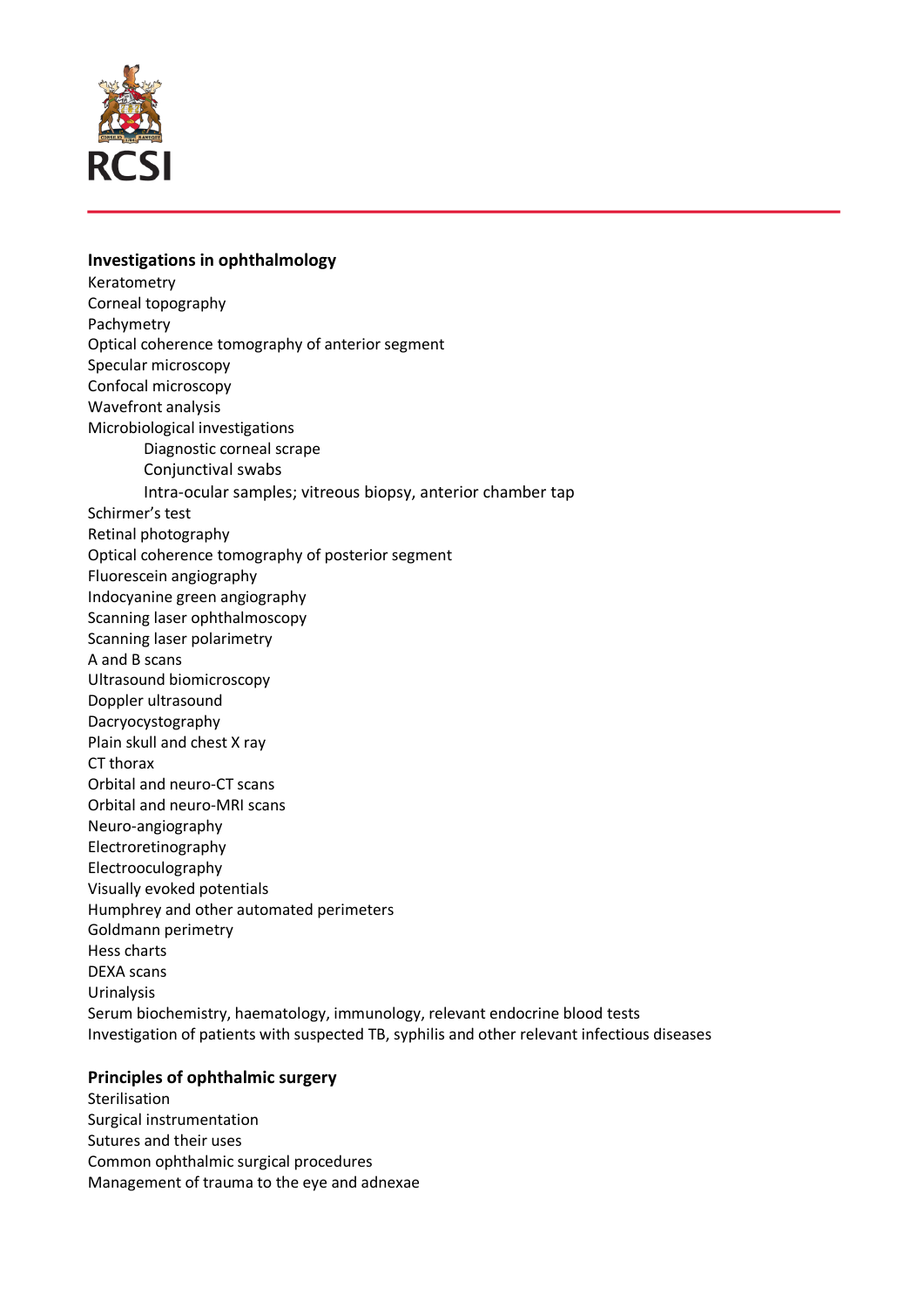

## **Clinical optics**

Notation of lenses: spectacle prescribing, simple transposition, toric transposition Identification of unknown lenses: neutralisation, focimeter, Geneva lens measure Aberrations of lenses: correction of aberrations relevant to the eye, Duochrome test Optics of the eye: transmittance of light by the optic media, schematic and reduced eye, Stiles-Crawford effect, visual acuity, contrast sensitivity, catoptric images, emmetropia, accommodation, Purkinje shift, pinhole Ametropia: myopia, hypermetropia, astigmatism, anisometropia, aniseikonia, aphakia Accommodative problems: insufficiency, excess, AC/A ratio Refractive errors: prevalence, inheritance, changes with age, surgically induced Correction of ametropia: spectacle lenses, contact lenses, intraocular lenses, principles of refractive surgery Problems of spectacles in aphakia: effect of spectacles and contact lens correction on accommodation and convergence, effective power of lenses, back vertex distance, spectacle magnification, calculation of intraocular lens power, presbyopia Low visual aids: high reading addition, magnifying lenses, telescopic aids - Galilean telescope Clinical refraction; near and distance vision correction, tests of binocularity Prescribing prisms Direct and indirect ophthalmoscopes Retinoscope Focimeter Simple magnifying glass (Loupe) Lensmeter Automated refractor Slit-lamp microscope Applanation tonometry Keratometer Specular microscope Operating microscope Zoom lens principle Corneal pachymeter Lenses used for slit lamp biomicroscopy (panfunduscope, gonioscope Goldmann lens, 90D lens, etc.) Fundus camera Lasers Retinal and optic nerve imaging devices (OCT, SLO, GDx)

# **Clinical ophthalmology Cornea and external eye disease**

Clinical anatomy

Infections of the conjunctiva

Cicatricial conjunctival disease: Stevens-Johnson syndrome, mucous membrane pemphigoid; other causes Allergic conjunctival disease; vernal keratoconjunctivitis, atopic keratoconjunctivitis, seasonal allergic conjunctivitis, giant papillary conjunctivitis

Conjunctival malignancies: ocular surface squamous neoplasia, melanocytic neoplasms Pterygium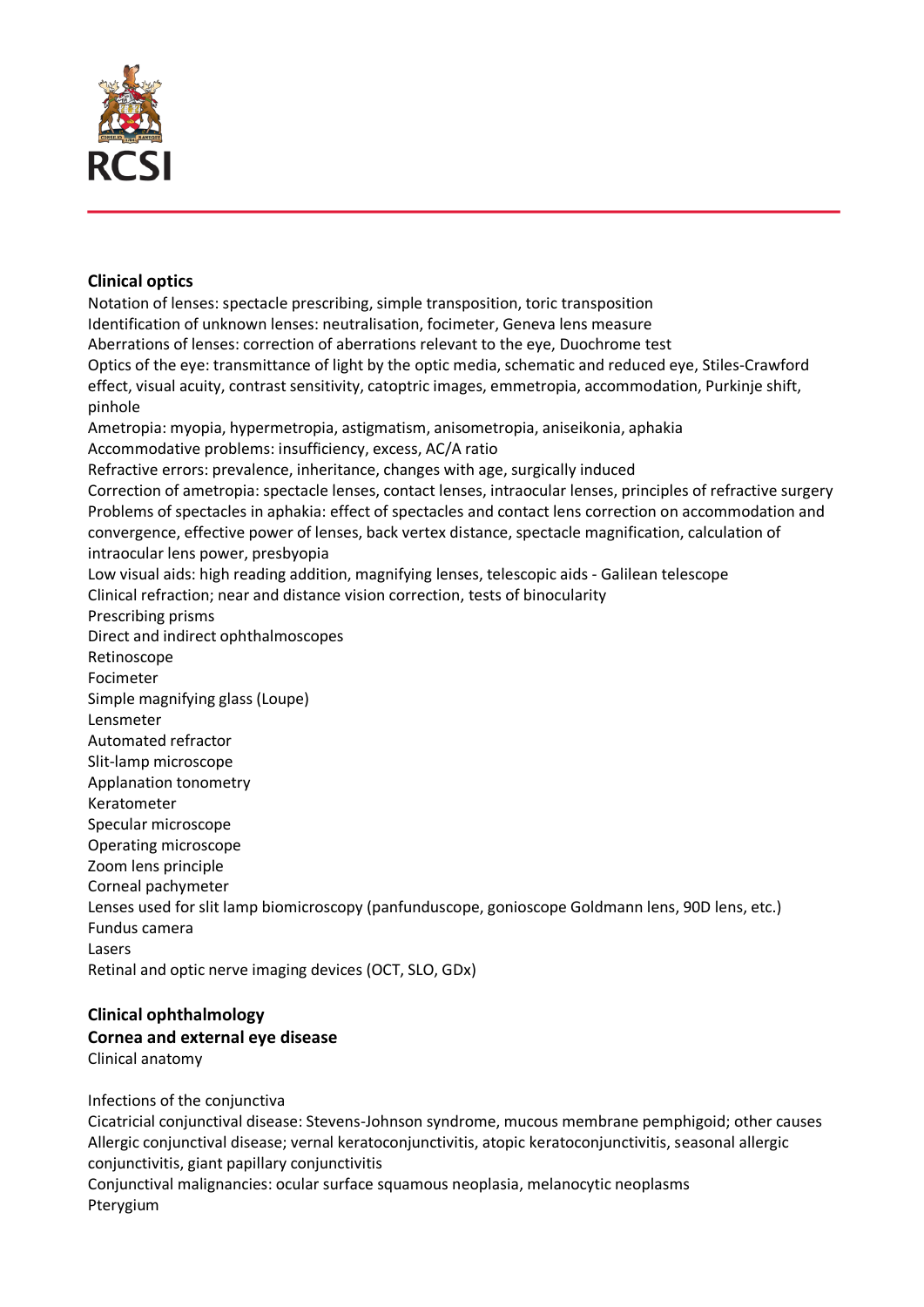

Benign lesions of the conjunctiva

Blepharitis and acne rosacea

Scleritis and episcleritis

Corneal infections: bacterial keratitis, herpes simplex keratitis, varicella zoster keratitis, fungal keratitis, acanthamoeba keratitis Recurrent corneal erosion syndrome Dry eye syndrome Autoimmune corneal disease: peripheral ulcerative keratitis and corneal melting disorders, Mooren's ulcer Keratoconus and other ectasias Pseudophakic/aphakic bullous keratopathy; other causes of corneal oedema Corneal dystrophies, degenerations and deposits Neurotrophic keratopathy Trauma: penetrating, chemical injury Congenital corneal abnormalities Contact lenses Corneal Transplantation, limbal stem cell transplanation Eye banking

# **Cataract and refractive surgery**

Clinical anatomy of the lens

Acquired cataract: Aetiology Management Biometry and planning of refractive outcome Intraocular lenses Pre-operative evaluation Predicting surgical challenges Surgical methods, equipment and instrument Anaesthetic techniques Complications of cataract surgery and local anaesthesia Managing coexisting cataract and glaucoma Cataract surgery combined with penetrating keratoplasty Lens-induced glaucoma Phacolytic inflammation Viscoelastics Intraocular lenses Cataract surgery post corneal refractive surgery Managing refractive surprise after cataract surgery Ectopia lentis Nd:YAG laser capsulotomy

Congenital cataract including surgical management options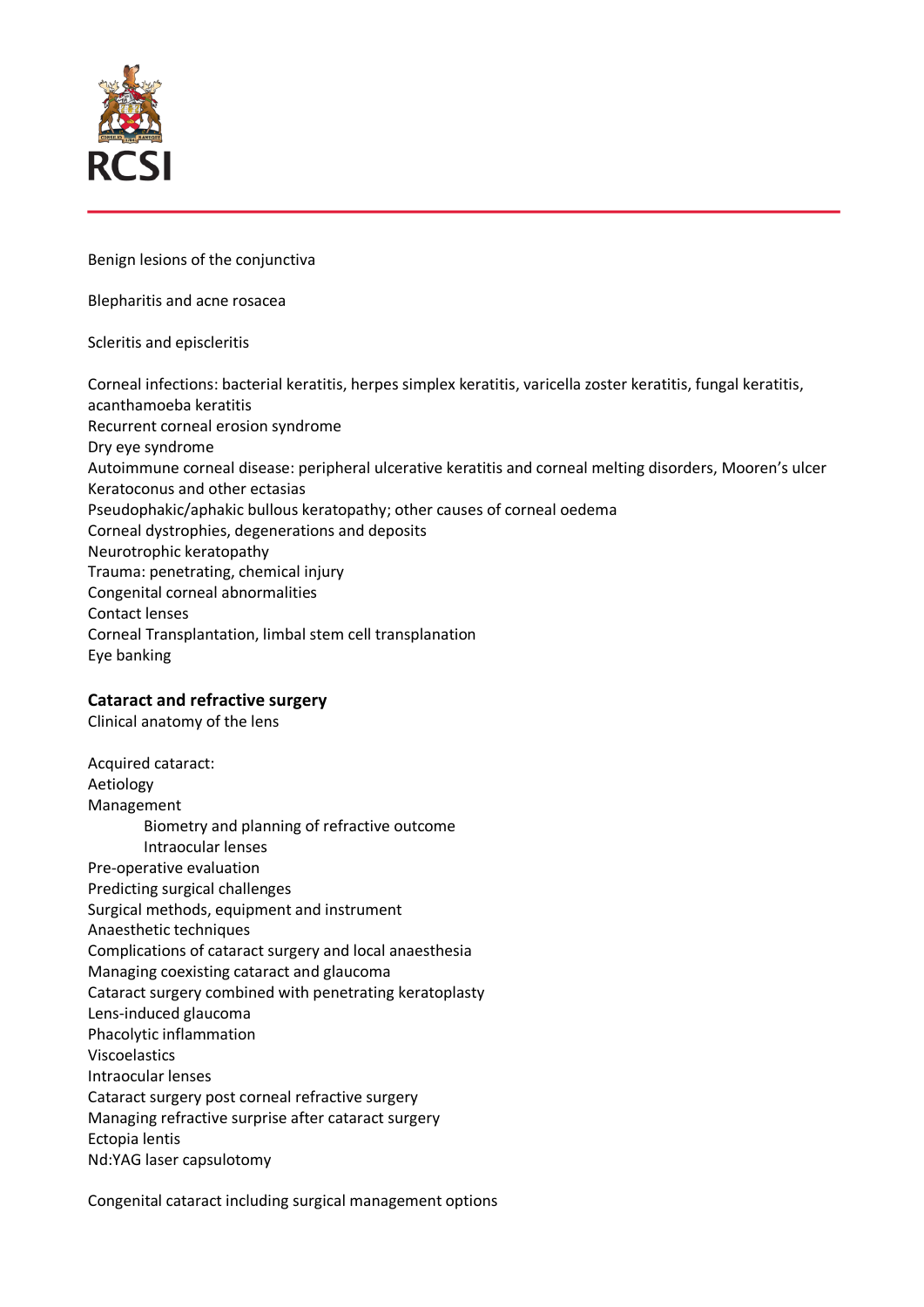

#### Optical treatment and prevention of amblyopia

Corneal refractive surgery: arcuate keratotomy, laser (LASIK, LASEK, PRK) Refractive lens surgery; clear lens extraction, phakic IOLs

## **Oculoplastics, lacrimal and orbital disease**

Clinical anatomy

Eyelid malpositions including ectropion, entropion, ptosis, lagophthalmos, lid retraction Lash abnormalities; trichiasis, distichiasis Congenital abnormities of the lids Abnormal lid swellings and benign and malignant lid lesions Blepharospasm Dermatochalasis Lid trauma Facial nerve palsy Principles of oculoplastic surgical technique

The watering eye Congenital and acquired abnormalities of the lacrimal system Lacrimal surgery

Orbital cellulitis Orbital inflammation including thyroid eye disease Orbital tumours Orbital trauma Congenital abnormalities of the orbit Vascular lesions of the orbit Evisceration, enucleation and exenteration

## **Glaucoma**

Relevant clinical anatomy and physiology Epidemiology and screening Mechanisms of glaucoma Optic nerve head assessment Visual field analysis in glaucoma Tonometry Gonioscopy Paediatric glaucoma Open angle glaucomas Ocular hypertension Angle closure glaucomas Medical management Laser therapies Surgical management including complications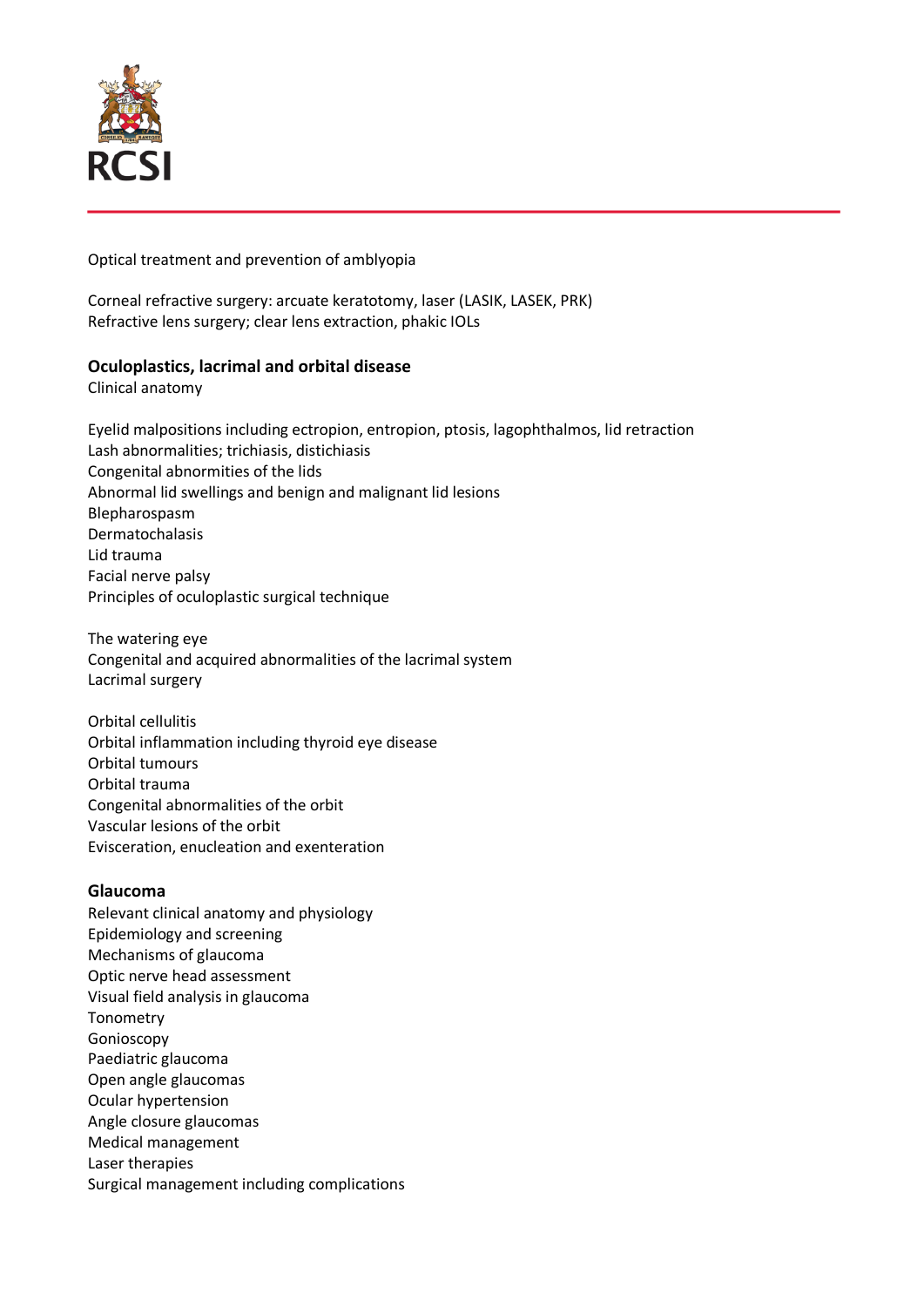

#### **Medical Retinal disease**

Clinical anatomy

Vascular retinal disorders: Diabetic retinopathy Arterial and venous occlusive disease Ocular ischaemic syndrome Hypertensive retinopathy Retinal arterial macroaneurysm Retinal Vasculitis Coat's disease Sickle cell retinopathy Eales' disease Retinal features of blood disorders, e.g. anaemia, leukaemia, and myeloma Retinal vascular anamolies Age-related macular degeneration Epidemiology, risk factors, and pathophysiology Management Retinal dystrophies Retinitis Pigmentosa Flecked retina syndromes Macular dystrophies Congenital stationary night blindness Choroidal dystrophies and degenerations Hereditary vitreoretinopathies Angioid streaks Central serous retinopathy Cystoid macular oedema Degenerative myopia Drug-induced retinal disease Phototoxicity Radiation retinopathy **Vitreoretinal surgery** Clinical anatomy Peripheral retinal lesions Retinal breaks Retinal detachment Rhegmatogenous Serous retinal **Tractional** Proliferative vitreoretinopathy Macular hole Epiretinal membrane

Vitreous haemorrhage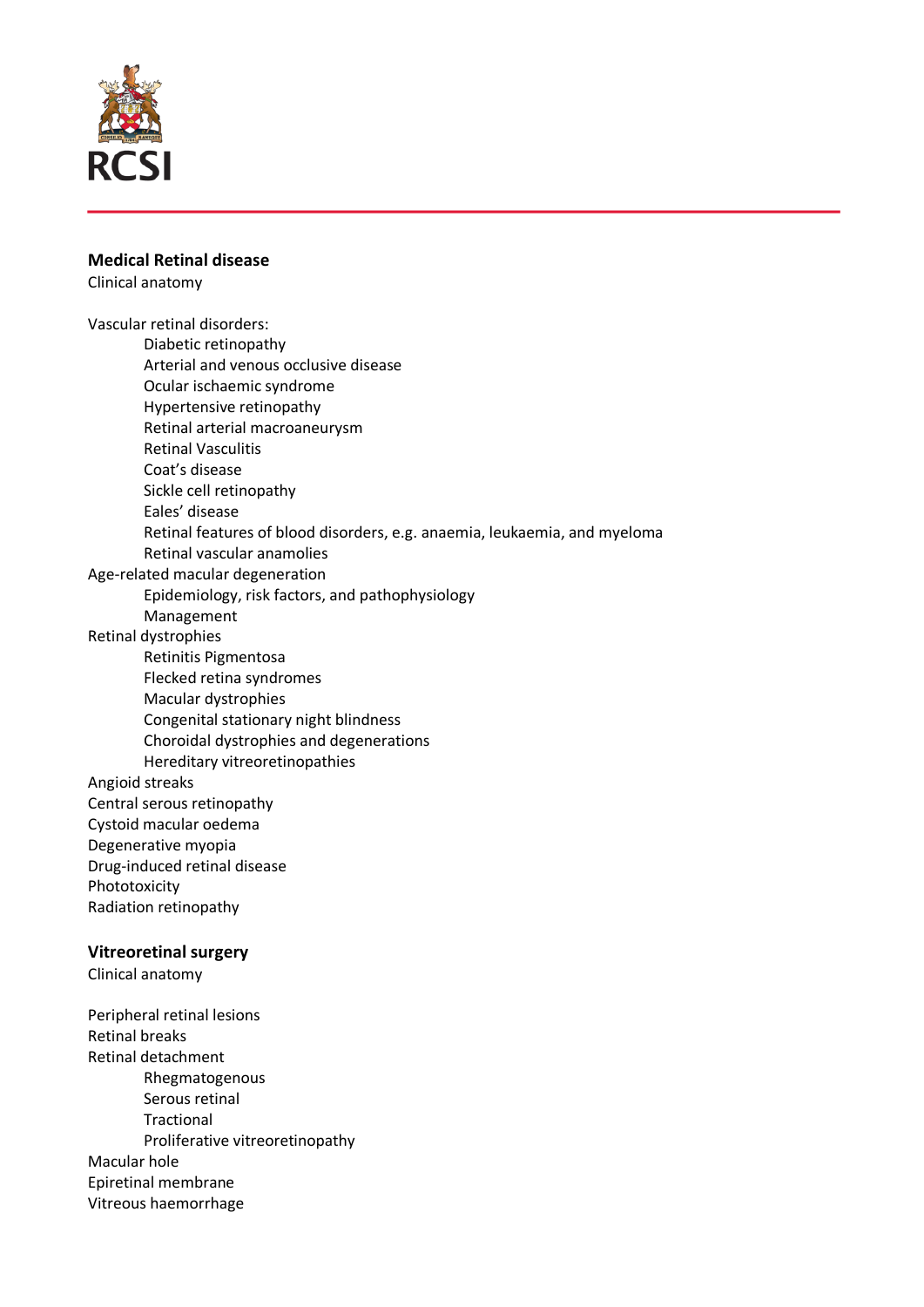

Endophthalmitis Trauma and IOFB Retinoschisis

**Uveitis** Clinical anatomy of the uveal tract

Congenital abnormalities Infectious uveitis Non-infectious immune-mediated uveitis Uveitis masquerade syndromes Systemic disease associated uveitis Investigation of the patient with uveitis Principles of uveitis management Management of cataract and glaucoma in uveitis

## **Ocular oncology**

Malignant intraocular tumours Retinoblastoma Uveal melanoma Uveal metastases Lymphoma and leukaemia Benign intraocular tumours Choroidal naevus Choroidal haemangioma Choroidal osteoma Retinal hamartomas Retinal vascular tumours Investigation and management of intraocular tumours

## **Neurophthalmology**

Clinical anatomy Clinical assessment of ocular motility, diplopia, nystagmus, abnormal eyelid and facial movements, pupils, ptosis, proptosis, cranial nerve function and visual fields Ocular motility disorders Cranial nerve palsies Visual field abnormalities Pupil abnormalities Nystagmus Optic disc abnormalities Optic neuropathies Visually evoked cortical potentials Pituitary and chiasmal disorders Intracranial tumours Headache and facial pain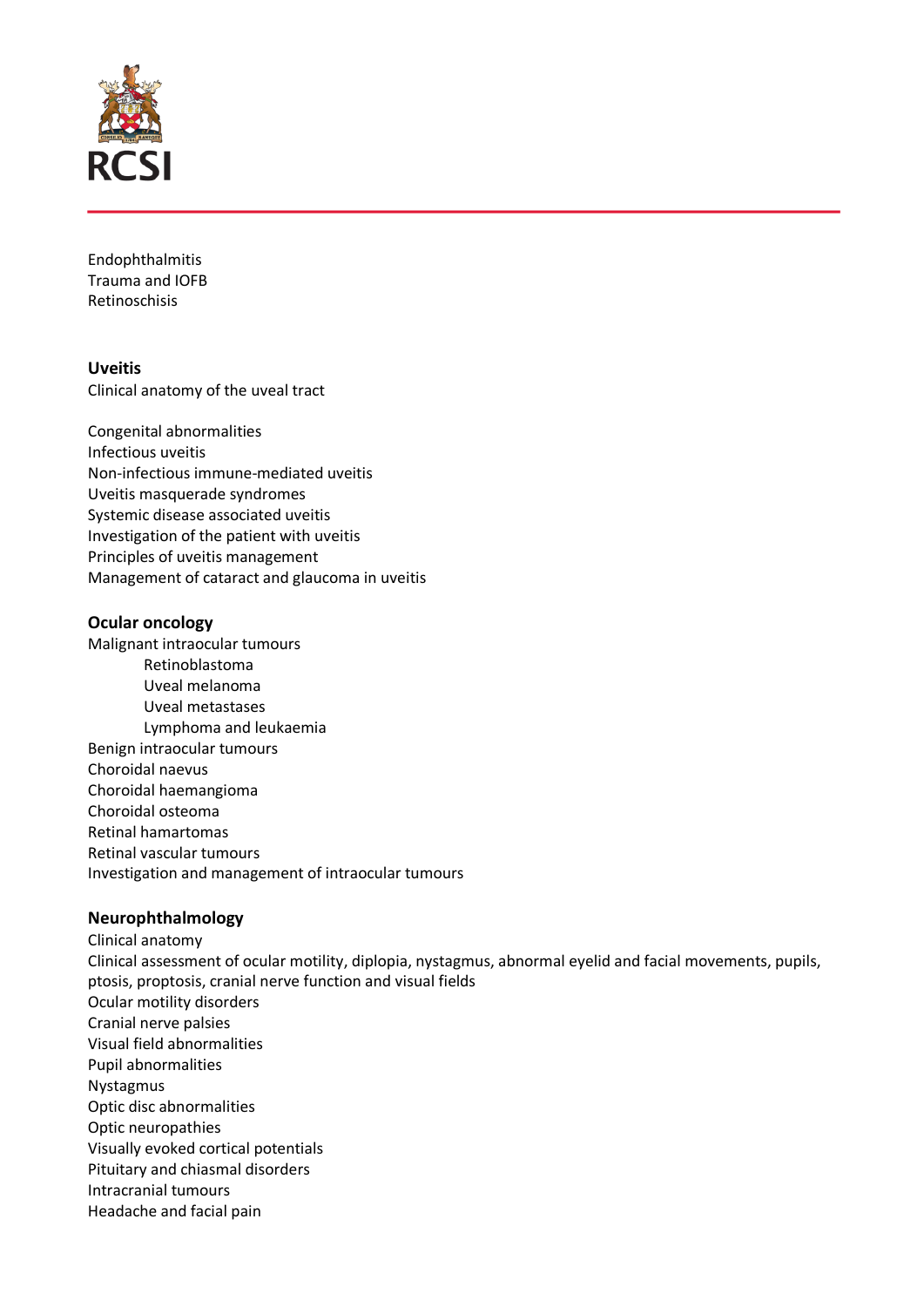

### Migraine Benign intracranial hypertension Cerebrovascular disease Optic neuritis and multiple sclerosis Myasthenia gravis Parkinson's disease Psychosomatic disorders and visual function Blepharospasm and hemifacial spasm Periocular Botulinum toxin injection technique

## **Paediatric Ophthalmology & Strabismus**

Clinical anatomy of the extraocular muscles Physiology of eye movement control Binocular function Accommodation anomalies Assessment of strabismus Cover, cover-uncover test and alternate cover test Assessment of ocular movements Measurement of deviation Assessment of fusion, suppression and stereo-acuity. Knowledge of Hess Chart/Lees Screen, field of BSV and uniocular fields of fixation Paediatric strabismus Infantile esotropia Acquired esotropia Intermittent exotropia Congenital superior oblique weakness Duane's syndrome Brown's syndrome Adult Forced duction test technique Tests to predict postoperative diplopia Concomitant strabismus in adults Third, fourth and sixth cranial nerve palsy Supranuclear causes of eye movement deficits Strabismus due to Myasthenia, thyroid eye disease and orbital trauma Principles of strabismus surgery Principles of adjustable surgery techniques Botulinum toxin, role in the management of strabismus Paediatric refractive errors Vision testing in children Amblyopia Retinopathy of prematurity Visual loss secondary to neurological disease in infants and children Leukocoria Leber's congenital amaurosis Albinism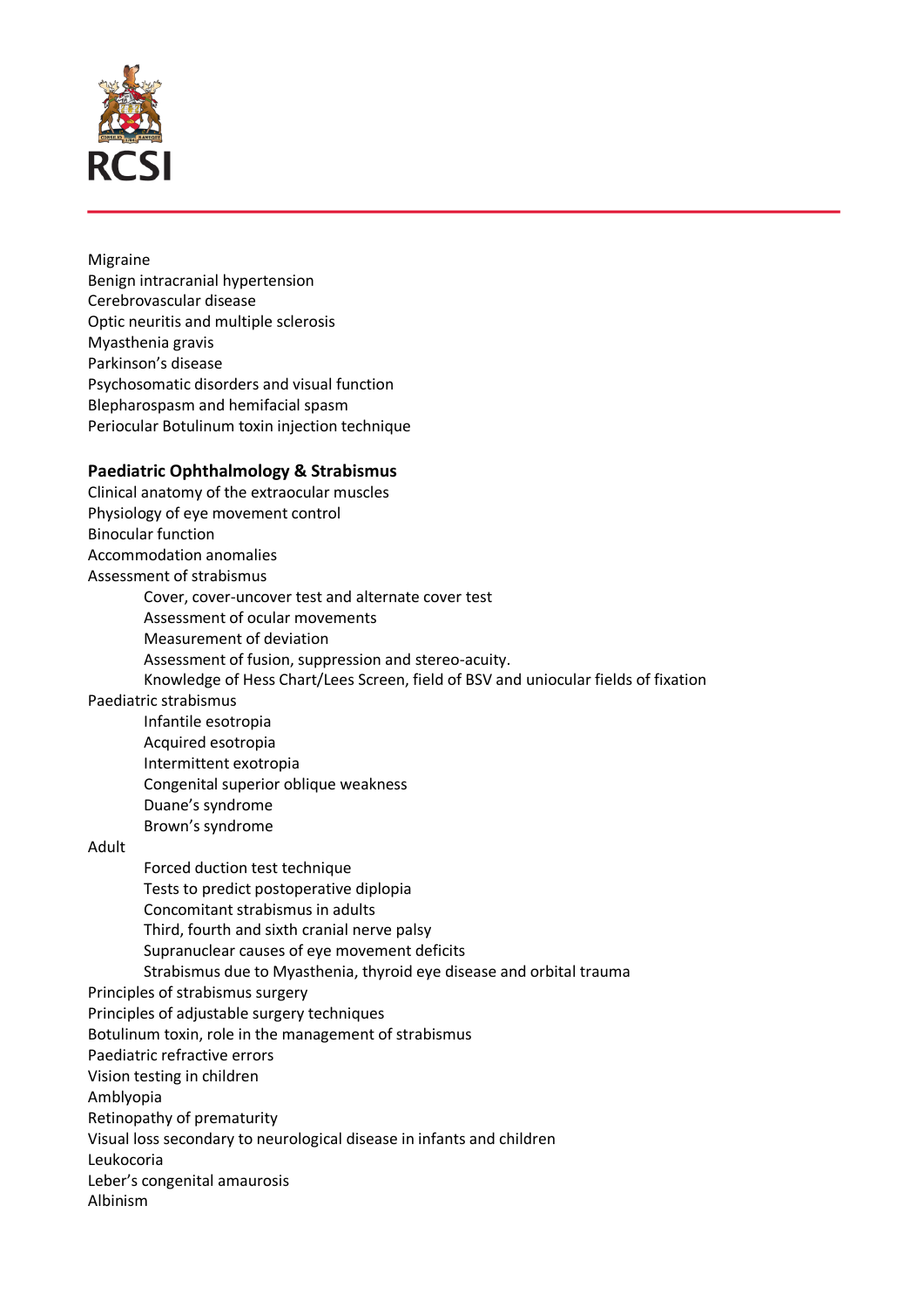

Phakomatoses Aniridia

## **General medicine relevant to ophthalmology**

Systemic diseases with manifestations relevant to ophthalmology in the following specialities:

Rheumatological disease

- Dermatology
- Respiratory medicine
- Neurology
- Endocrinology

Cardiology

Chromosomal disorders

Medical management of the perioperative patient

Medical emergencies:

Candidates are expected to be able to assess patients with the following life threatening emergencies and initiate appropriate treatment prior to the arrival of specialised assistance:

Cardiorespiratory arrest Shock Anaphylaxis Hypoglycaemia The breathless patient

# **Ophthalmic Pathology**

Benign and malignant lesions of the eyelids Cornea endothelial dysfunction and corneal dystrophies Glaucoma Cataract Diabetes Age Related Macular Degeneration Retinal vascular occlusion Retinal detachment and proliferative vitreo-retinopathy Ocular tumours Tissue sampling for pathological investigation; types of biopsy, fine needle aspiration, transport of specimens